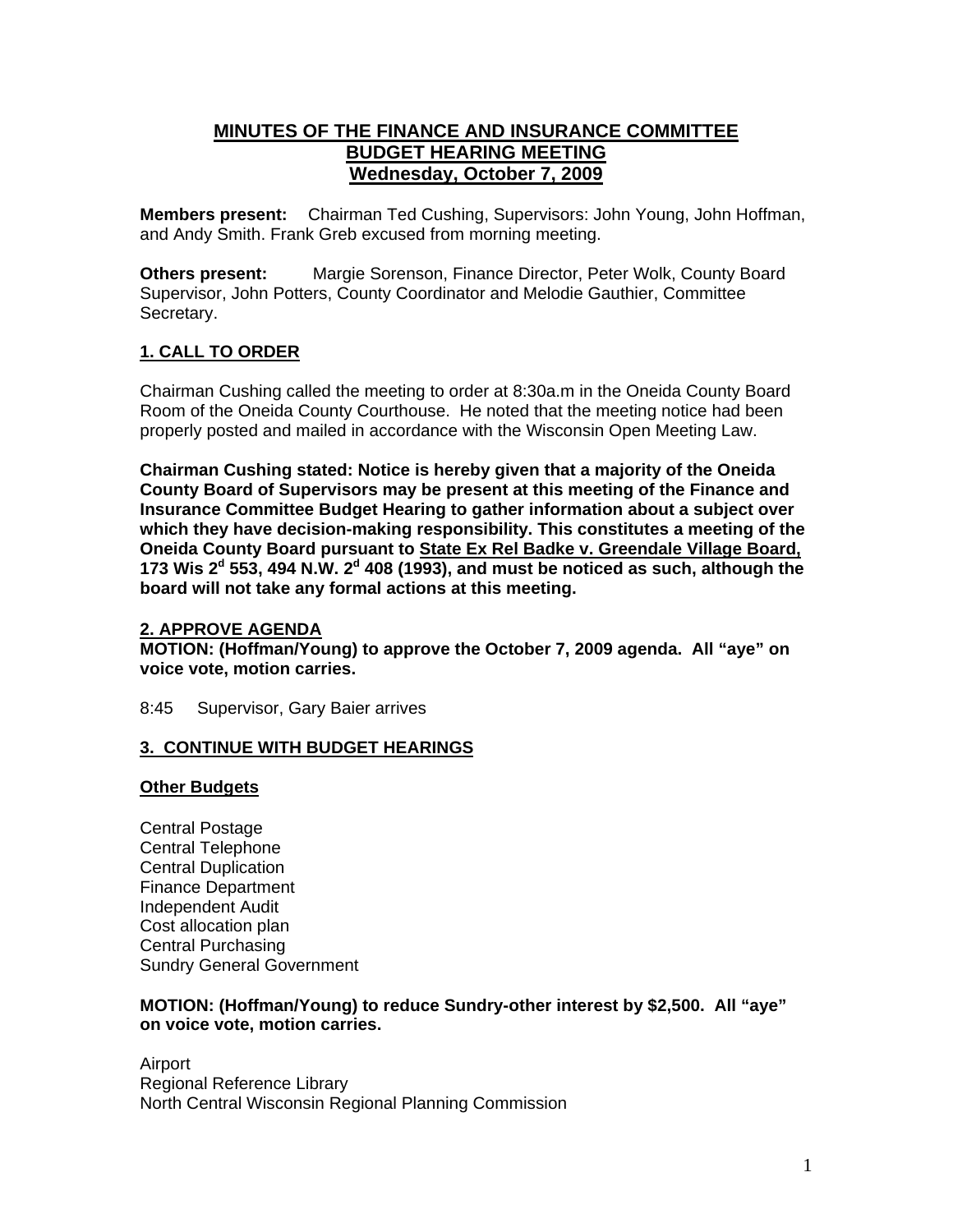8:50 Paul Spencer & Mary Rideout arrive, Social Services

8:55 Deb Blackstone- arrives, Family Resource Connection

### **9:00 SOCIAL SERVICES – PAUL SPENCER**

Increase in Expenditures

Family Resource Connection (\$30,000)

Decrease in Expenditures

Social Services **\$30,000** 

Deb Blackstone, updated the Committee on the Family Resource Connections program and funding. She is requesting \$30,000 from Oneida County for this program.

**MOTION: (Hoffman/Smith) to modify Social Services 2010 Budget by granting \$30,000 to Family Resource Connection and return to the Budget Hearing with \$30,000 expense reduction. All "aye" on voice vote, motion carries.** 

**MOTION: (Smith/Hoffman) to approve Social Services Budget as modified. All "aye" on voice vote, motion carries.** 

**--------------------**  9:45 Honorable Judge Mark Mangerson arrives

#### 9**:30 CIRCUIT COURT BRANCH II – HONORABLE JUDGE MARK MANGERSON**

Increase in Expenditures for Circuit Court Branch II

| Circuit Court Branch I I Guardian ad Litem        | (\$5000) |
|---------------------------------------------------|----------|
| Circuit Court Branch I I Court appointed Attorney | (\$5000) |

Total increase in expenditures \$10,000.

**MOTION: (Smith/Hoffman) to increase Guardian ad Litem by \$5000. All "aye" on voice vote, motion carries,** 

**MOTION: (Young/Hoffman) to increase Court appointed Attorney by \$5000. All "aye" on voice vote, motion carries.** 

**MOTION: (Smith/Cushing) to approve Circuit Court Branch II 2010 budget as modified. All "aye" on voice vote, motion carries.** 

---------------------

9:55 Tom Leighton arrives – Register of Deeds

#### **10:00 REGISTER OF DEEDS – THOMAS LEIGHTON**

Increase in Revenues for Register of Deeds

Register of Deed Fees \$25,000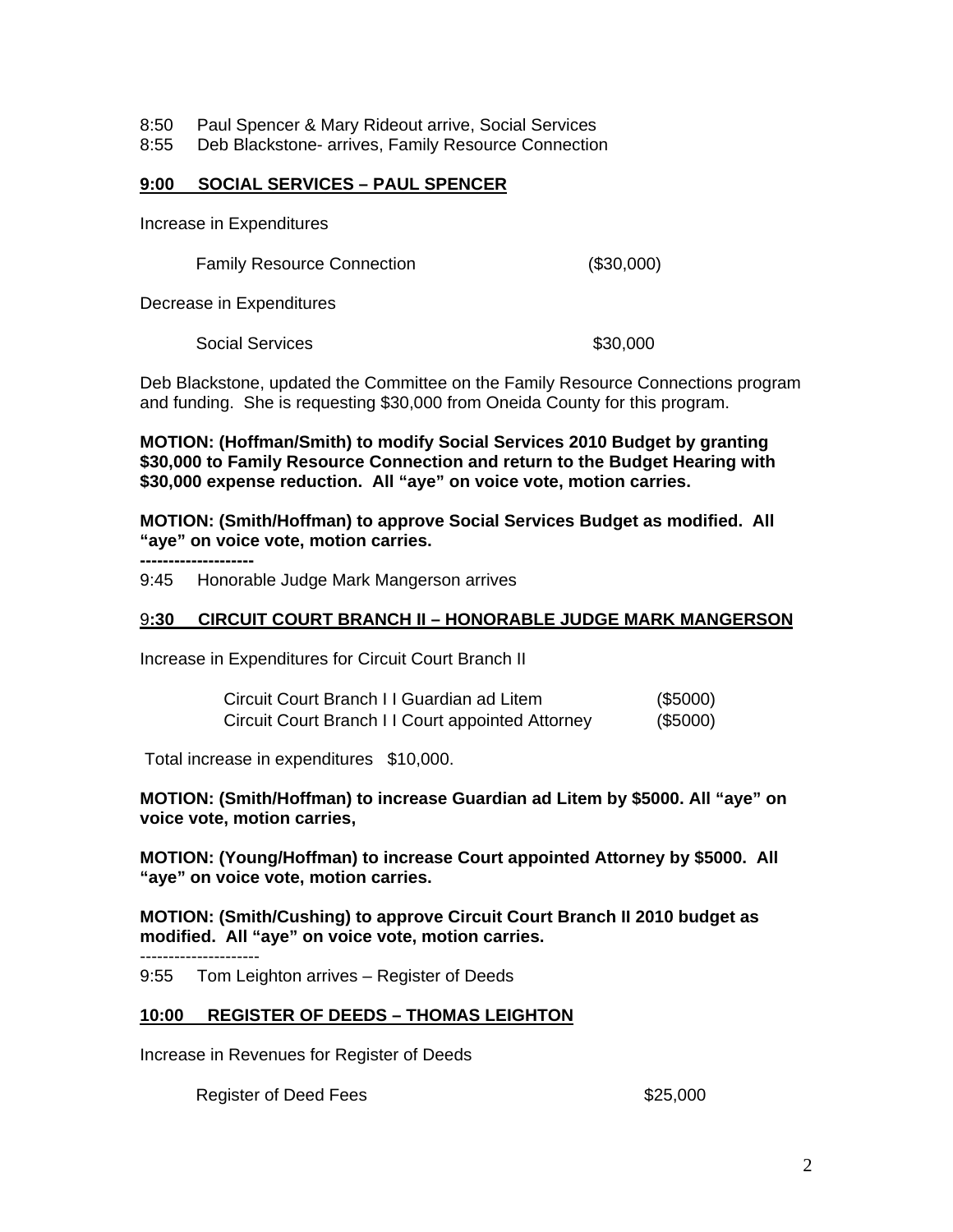**MOTION (Young/Hoffman) to increase Register of Deeds Fees – Legislation \$25,000. All "aye" on voice vote, motion carries** 

**MOTION: (Young/Hoffman) to approve Register of Deeds 2010 Budget as modified. All "aye" on voice vote, motion carries.** 

--------------------

10:25 Nancy Hollands arrives – Land & Water Conservation

10:30 Dan Kuzlik - UW Extension arrives

#### **10:30 LAND & WATER CONSERVATION – NANCY HOLLANDS**

State Aid Wildlife Damage (additional Revenues) \$45 Decrease in Expenditures for Land & Water Conservation

| <b>Other Professional Service</b> | \$2,850 |
|-----------------------------------|---------|
| Machinery & Equipment             | \$350   |
| Advertising                       | \$325   |
| Meals and Lodging                 | \$1,000 |

Total Decrease in Expenditures \$4525.

| Increase in Expenditures        |              |
|---------------------------------|--------------|
| <b>Aquatic Invasive Species</b> | $(\$22,147)$ |
| Increase in Revenues            |              |
| <b>Aquatic Invasive Species</b> | \$22,147     |

**MOTION: (Young/Hoffman) to reduce Other Professional Services by \$2,850 leaving a 0.00 balance. All "aye" on voice vote, motion carries.** 

**MOTION: (Young/Hoffman) to reduce Machinery & Equipment by \$350. All "aye" on voice vote, motion carries.** 

**MOTION: (Young/Hoffman) to reduce Advertising by \$325. All "aye" on voice vote, motion carries.** 

**MOTION: (Hoffman/ Young) to reduce Meals and Lodging to \$1,200. All "aye" on voice vote, motion carries.** 

**AMENDED MOTION: (Young/Hoffman) to reduce Meals and Lodging by \$1,000. All "aye" on voice vote, motion carries.** 

**MOTION: (Young/Hoffman) to approve Land and Water Conservation 2010 Budget as modified. All "aye" on voice vote, motion carries.** 

--------------------

10:55 Robert Bruso arrived – County Clerk

#### **11:00 COUNTY CLERK – ROBERT BRUSO**

**MOTION: (Hoffman/Young) to approve the County Clerk's 2010 Budget as presented. Hoffman, Young, and Cushing "aye", Smith Abstained, motion carries.**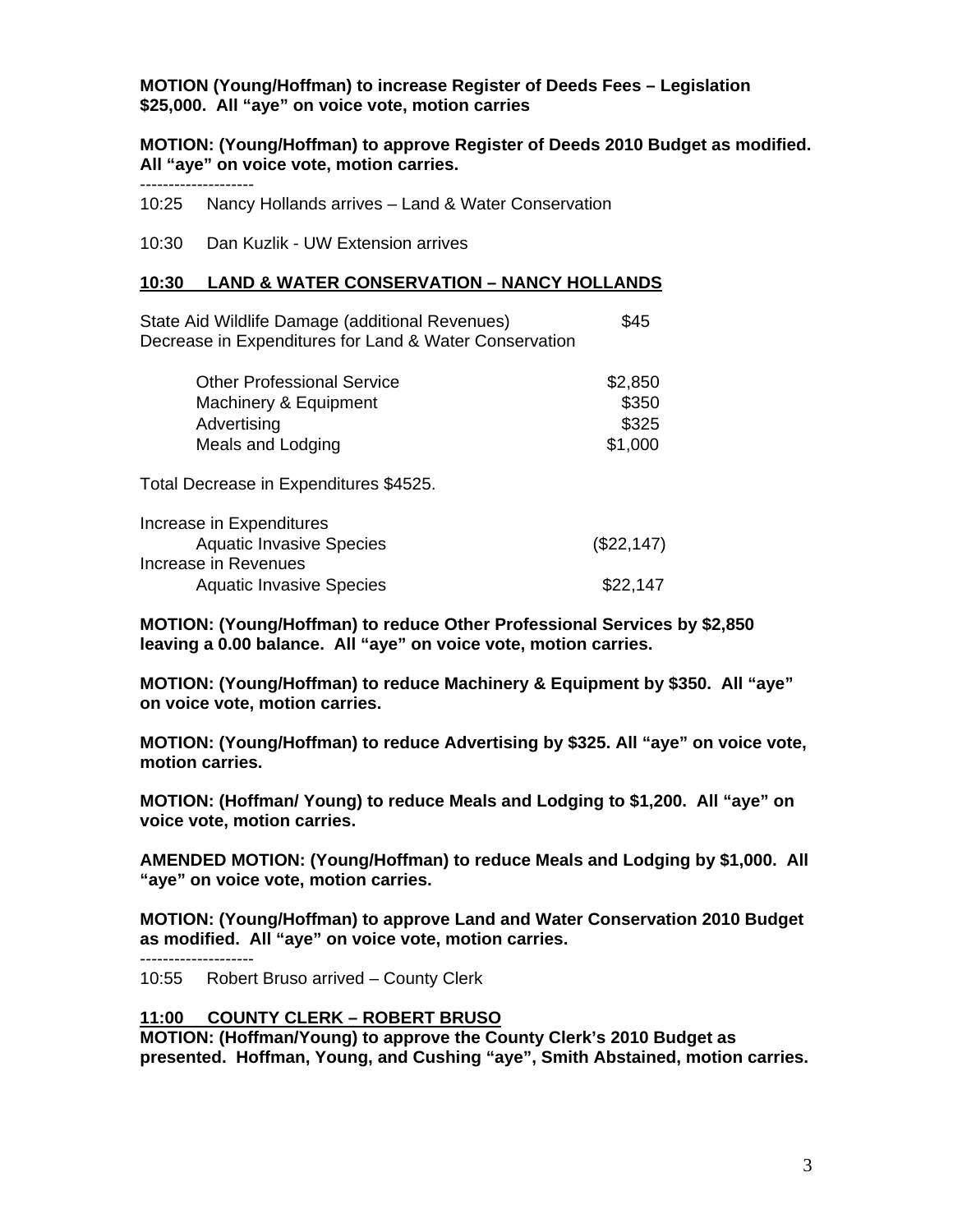### **Continue with Other Budgets**

Reserve for contingency Revolving Loan Debt Service Airport Construction Construction Fund Health Ins. Trust

**MOTION: (Young/Hoffman) to approve Other Budgets as presented, Central Postage, Central Telephone, Central Duplication, Finance Department, Independent Audit, Cost allocation plan, Central Purchasing, Sundry General Government, Airport, Regional Reference Library, North Central Wisconsin Planning Commission, Reserve for contingency, Revolving Loan, Debt Service, Airport Construction, Construction Fund, and Health Ins. Trust. All "aye" on voice vote, motion carries.** 

**--------------------** 

11: 20 Jim Kumbera arrives

#### **11:30 ECONOMIC DEVELOPMENT – JIM KUMBERA**

**MOTION: (Hoffman/Young) to approve Economic Development's 2010 Budget as presented. All "aye" on voice vote, motion carries.** 

**---------------------** 

**MOTION: (Young/Hoffman) to break for Lunch at 12: 15 pm and resume in 1 hour - 1:15 pm. All "aye" on voice vote, motion carries.** 

1:15 Committee member, Frank Greb arrives

1:15 Resume Budget Hearings

----------------------

#### **1:30 LABOR RELATIONS /EMPLOYEE SERVICES – JOHN POTTERS**

Decrease in Expenditures for LRES

| Mileage                  | \$500    |
|--------------------------|----------|
| <b>Employee Benefits</b> | \$10,000 |

Total Decrease in Expenditures \$10,500

**MOTION: (Smith/Greb) to decrease auto allowance by \$500. All "aye" on voice vote, motion carries.** 

**MOTION: (Smith/Greb) to reduce Employee Benefits, contingent on GHT reimbursement, by \$10,000. All "aye" on voice vote, motion carries.** 

**MOTION: (Smith/Hoffman) to approve LRES 2010 Budget as modified. All "aye" on voice vote, motion carries.** 

--------------------

1:35 Linda Probst and Diane Hausinger arrives